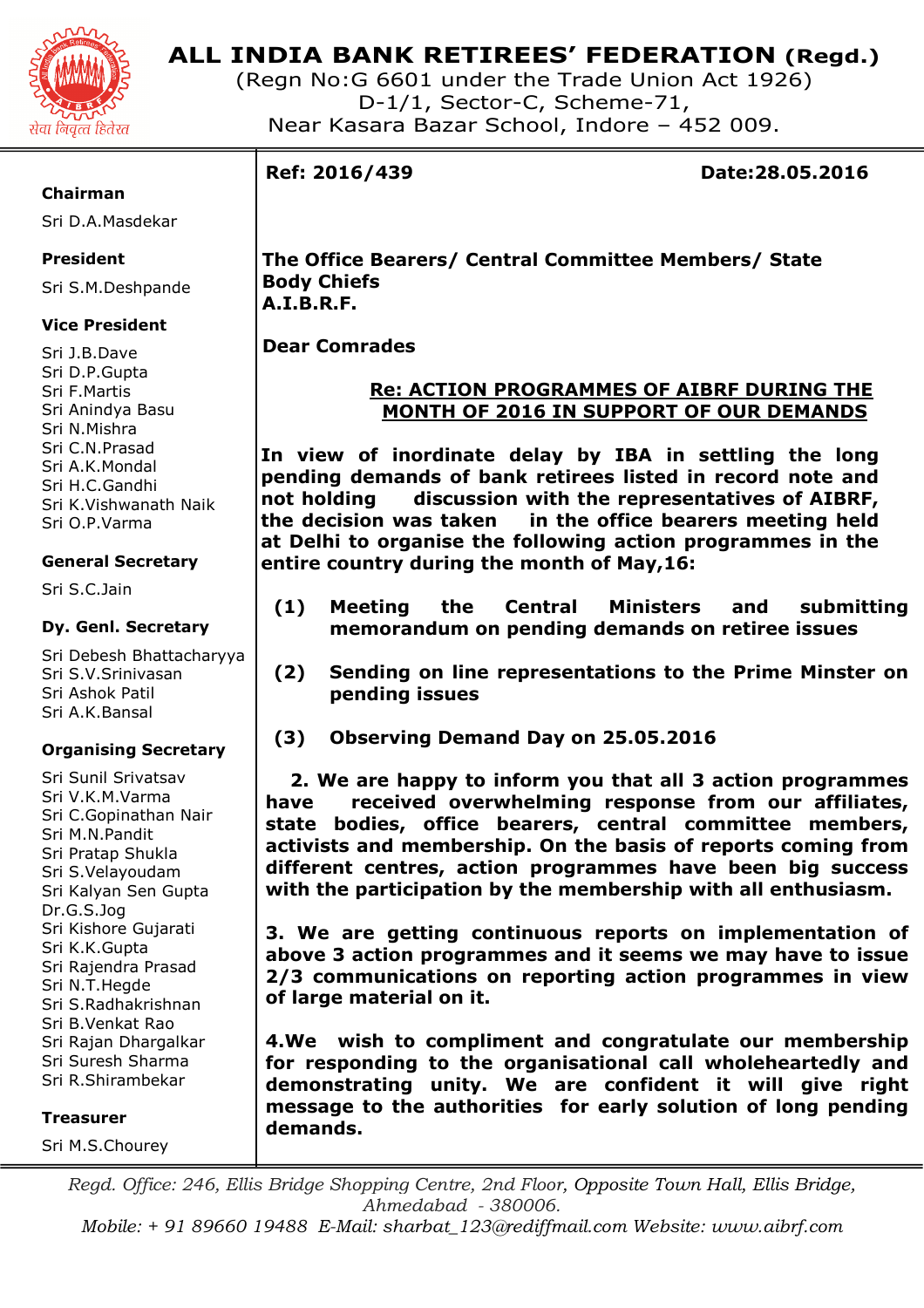# **ALL INDIA BANK RETIREES' FEDERATION (Regd.)**

(Regn No:G 6601 under the Trade Union Act 1926) D-1/1, Sector-C, Scheme-71, Near Kasara Bazar School, Indore – 452 009.

#### **Chairman**

Sri D.A.Masdekar

### **President**

Sri S.M.Deshpande

## **Vice President**

Sri J.B.Dave Sri D.P.Gupta Sri F.Martis Sri Anindya Basu Sri N.Mishra Sri C.N.Prasad Sri A.K.Mondal Sri H.C.Gandhi Sri K.Vishwanath Naik Sri O.P.Varma

## **General Secretary**

Sri S.C.Jain

#### **Dy. Genl. Secretary**

Sri Debesh Bhattacharyya Sri S.V.Srinivasan Sri Ashok Patil Sri A.K.Bansal

## **Organising Secretary**

Sri Sunil Srivatsav Sri V.K.M.Varma Sri C.Gopinathan Nair Sri M.N.Pandit Sri Pratap Shukla Sri S.Velayoudam Sri Kalyan Sen Gupta Dr.G.S.Jog Sri Kishore Gujarati Sri K.K.Gupta Sri Rajendra Prasad Sri N.T.Hegde Sri S.Radhakrishnan Sri B.Venkat Rao Sri Rajan Dhargalkar Sri Suresh Sharma Sri R.Shirambekar

#### **Treasurer**

Sri M.S.Chourey

**5. In this communication, we below report the list of Central Ministers and Members of Parliament to whom our delegations met and submitted the memorandum on pending demands.** 

# **CENTRAL MINISTERS**

- **(1) Honourable Minster for Science & Technology, Dr Harsh Vardhan- Our comrades from Delhi submitted memorandum to the honourable minister on 19.05.2016.**
- **(2) Honourable Minister of state for Tourism, Dr Mahesh Sharma- our comrades from Delhi met him on 17.05.2016 and submitted the memorandum**
- **(3) Honourable Minister for Heavy Industries, Shri Anant Gite – our comrades from Mumbai met on 21.05.2016 and submitted the memorandum.**

# **SUBMISSION OF MEMORANDUM TO MEMBERS OF PARLIAMENT (LOK SABH & RAJYA SABHA )**

- **(1) Shri Dharambir Gandhi, M.P. from Patiala- our comrades from Patiala met him on 21.05.2016 and submitted the memorandum**
- **(2) Shri Prem Singh Chandumajara, M.P. from Anantpur Sahib – our comrades from Punjab met him on 21.05.2016 and submitted the memorandum.**
- **(3) Shri Gopal Shetty, M.P. from North Mumbai- our comrades from Mumbai met him on 14.05.2016 & submitted the memorandum**
- **(4) Shri Rajender Agarwal, M.P. from Meerut-U.P.- our comrades from Meerut met him on 22.05.2016 and submitted the memorandum to him.**
- **(5) Shri Muddahanume Gowda ,M.P. from Tumkur- Karnataka our comrades from Tumkur met him on 10.05.2016 and submitted the memorandum.**
- **(6) Shri Anil Shirole, M.P. from Pune our comrades from Pune met him on 27.05.2016 and submitted the memorandum to him.**

*Regd. Office: 246, Ellis Bridge Shopping Centre, 2nd Floor, Opposite Town Hall, Ellis Bridge, Ahmedabad - 380006.* 

*Mobile: + 91 89660 19488 E-Mail: sharbat\_123@rediffmail.com Website: www.aibrf.com*